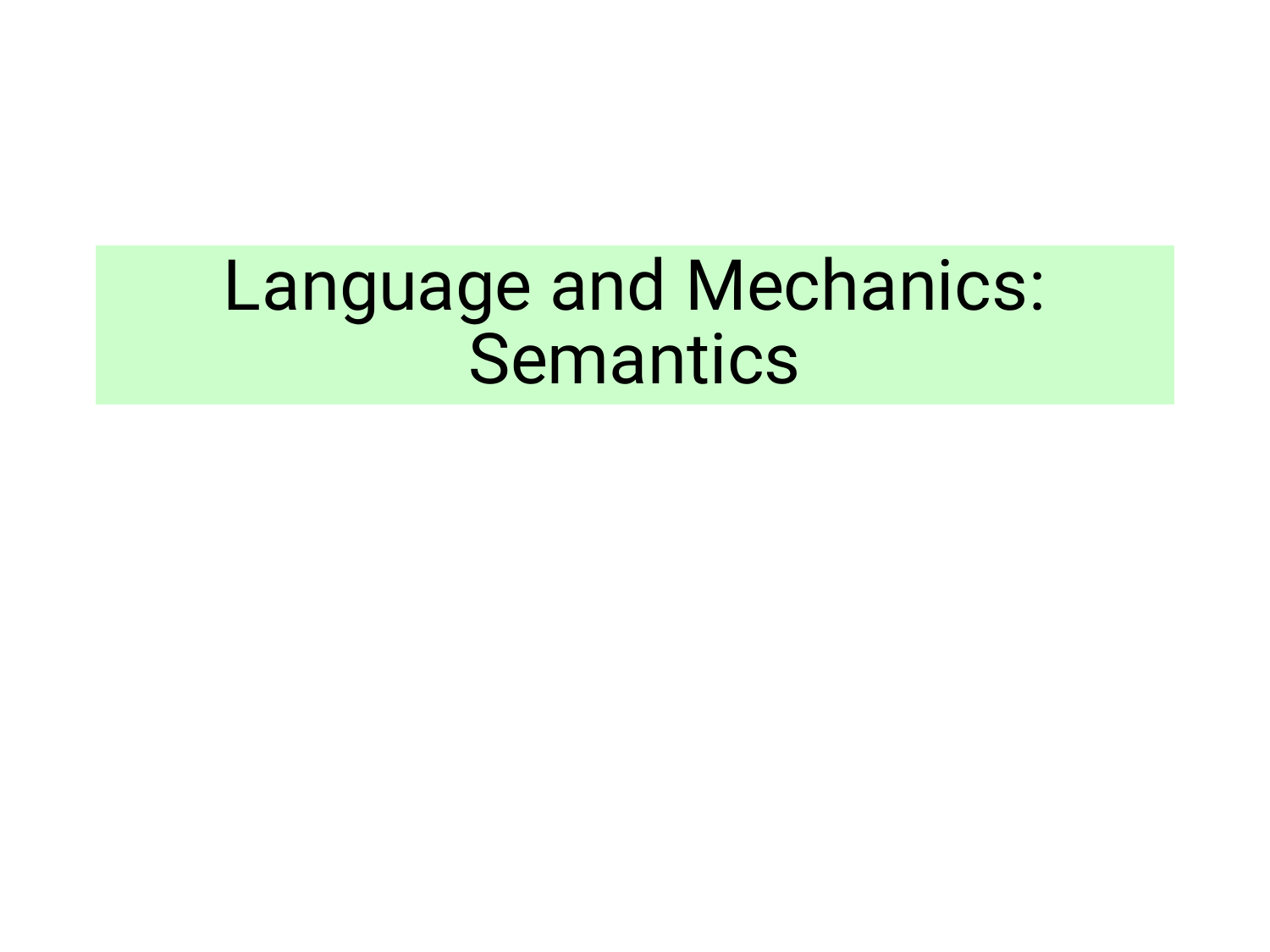#### Semantics:

It is one of the important branches of linguistic that deals with interpretation and meaning of the words, sentence structure and symbols, while determining the reading comprehension of the readers how they understand others and their interpretations.

Whether the meaning of the words are literal or figurative. William Fraulay defines linguistic semantics as the study of the literal decontext, grammatical meaning. Semantics is concerned with the concept of meaning related to words.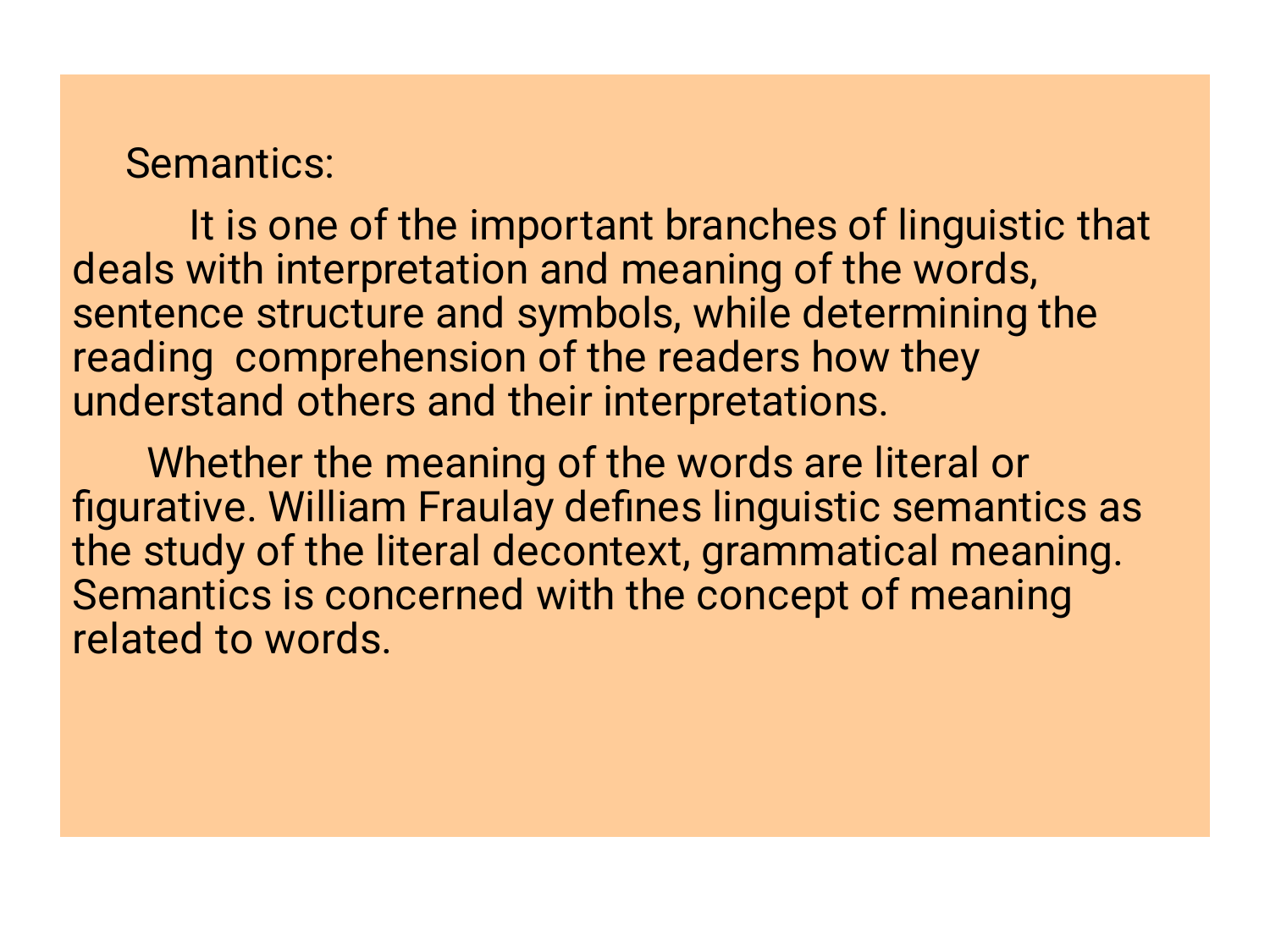pragmatics : DUWWWAR SUUDION SENANTICS. SXNTAX MORPHOLOGY BITTERWITH PHONOLOGIY TUN proud W PHONETICS NIHKUS M N Shear sounds the  $\sim$ mangement of woods, control they DANNES wonder LATA We weaming a context INIT MARI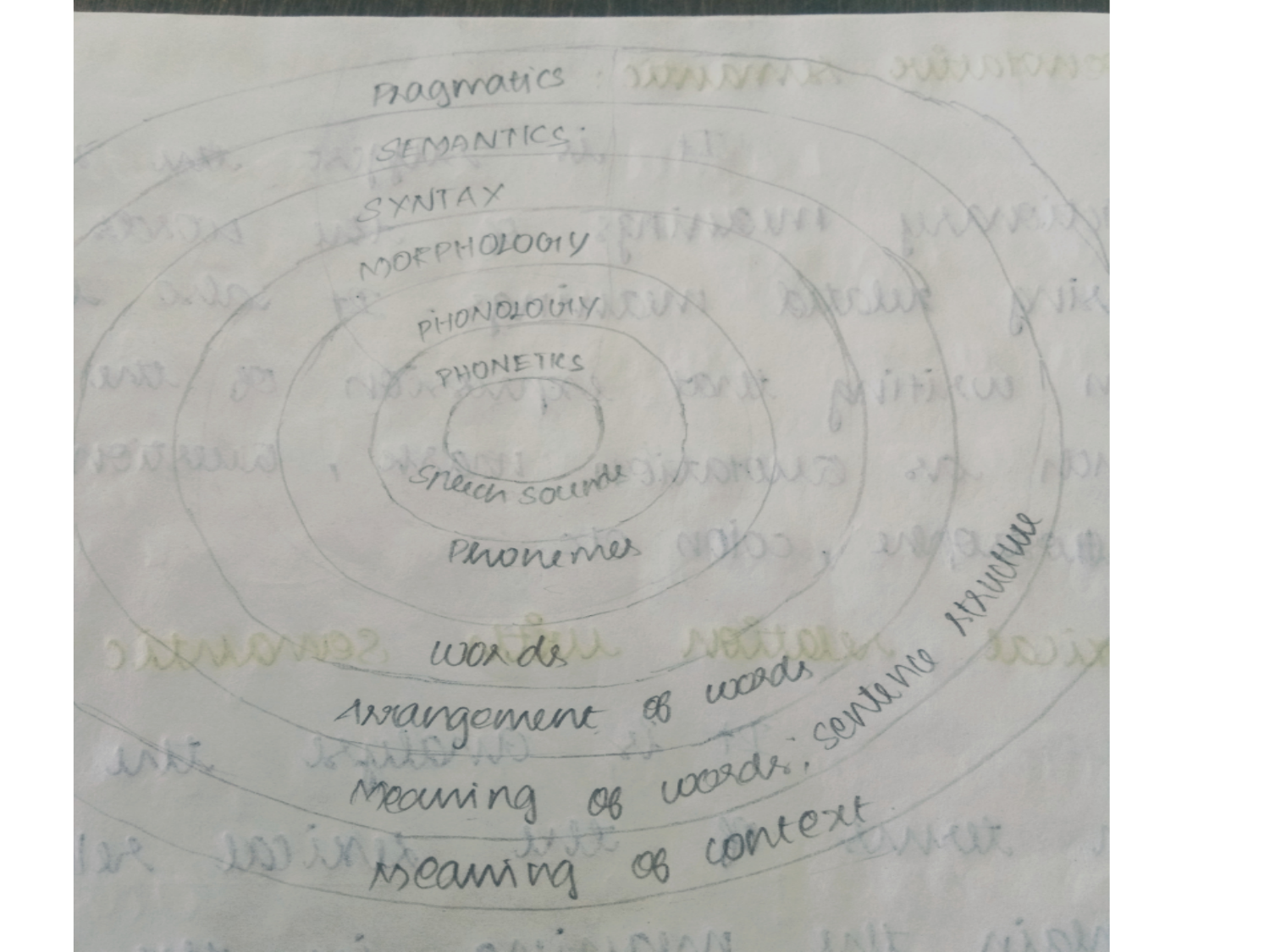Types of the semantic \* Connotative Semantic \* Denotative Semantic Connotative Semantic:

When a word suggest a set of the association or it is an imaginative or emotuonal connectuon with the words while the readers can relate to some words. It is represent figurative meaning. Generally the poet use this type of the meaning in their poetry.

Denotative Semantic:

It is suggest the literal or dictionary meaning of the words without using related meanings. It also uses symbols in writing that expression of the writers such as quotation mark, question mark, apostrophe, colon etc...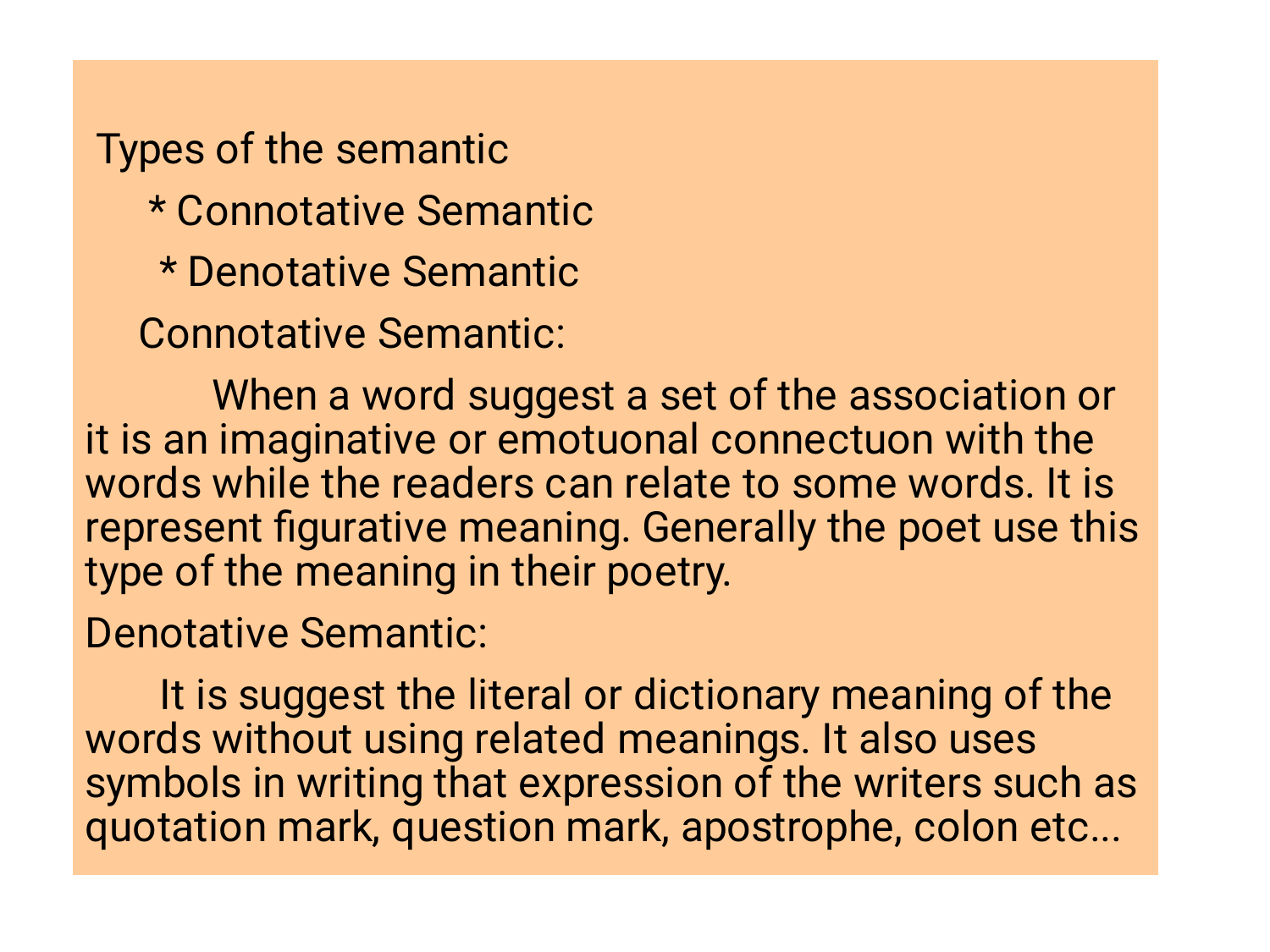Lexical relation with semantic:

It is analyse the semantics in terms of the lexical relations. It explain the meaning in the terms of the relationship with other words and phrases.

a. b. Antonymy c. Hyponymy d. Homophones and Homonyms e. Polysemy Synonymy

Synonymy: It is the same meanings or closely related to meanings. Ex: Buy- Purchase, Valiant- Brave, Freedom- Liberty.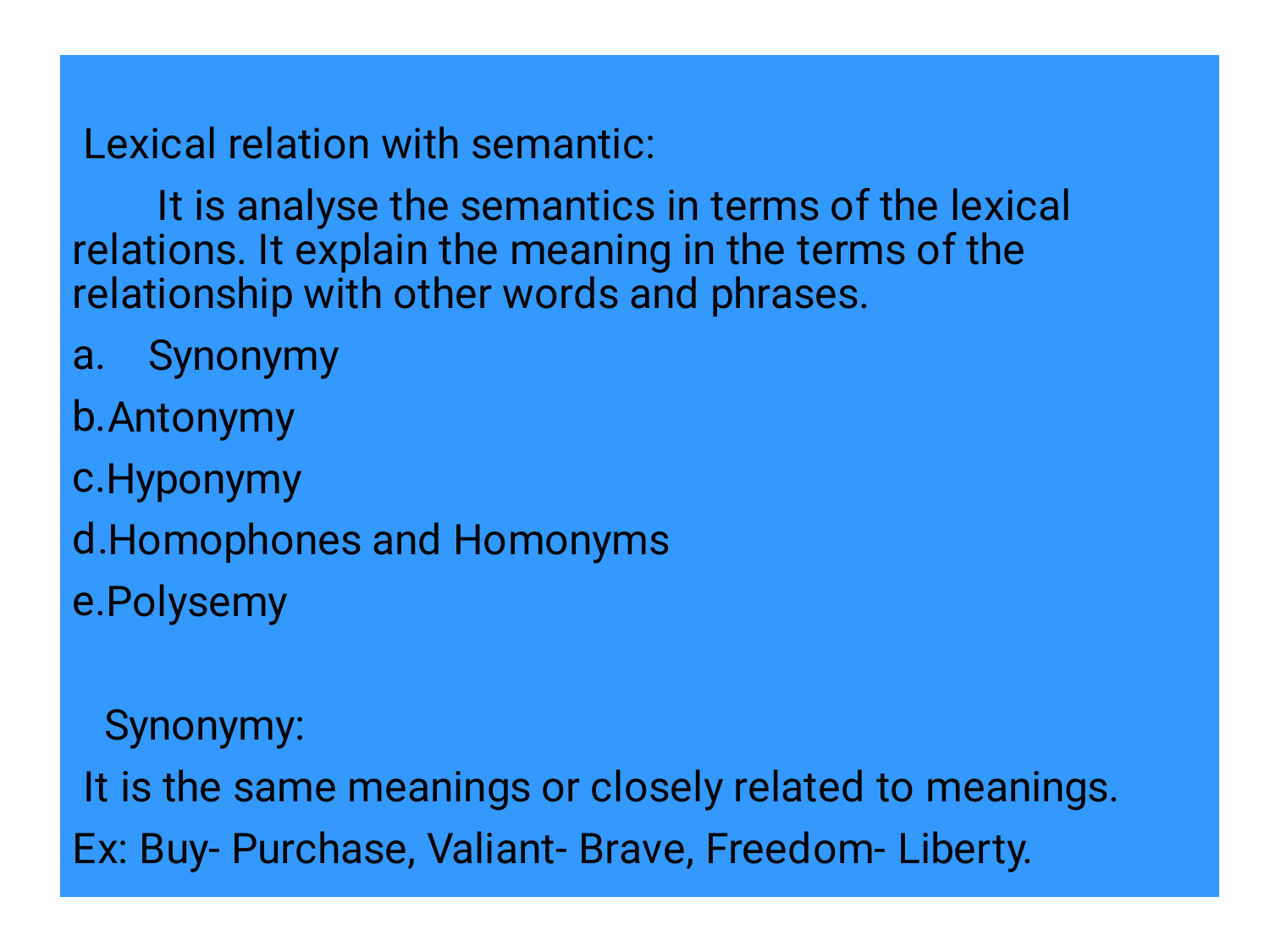## Antonymy:

Words that are opposite in meaning. Ex: Happy\* sad, Beautiful\*Ugly, Present\* Absent

Hyponymy:

Different words whose meanings are specific sentence of a more general word that is one thing is included in another thing.

Ex: Ant and insects, Carrot and vegetable, Man and Human being.

Polysemy:

A word which has multiple meanings related by tge extension.

Ex: Bright: Shining,glow, intelligent

Dark: Black, Sad, Night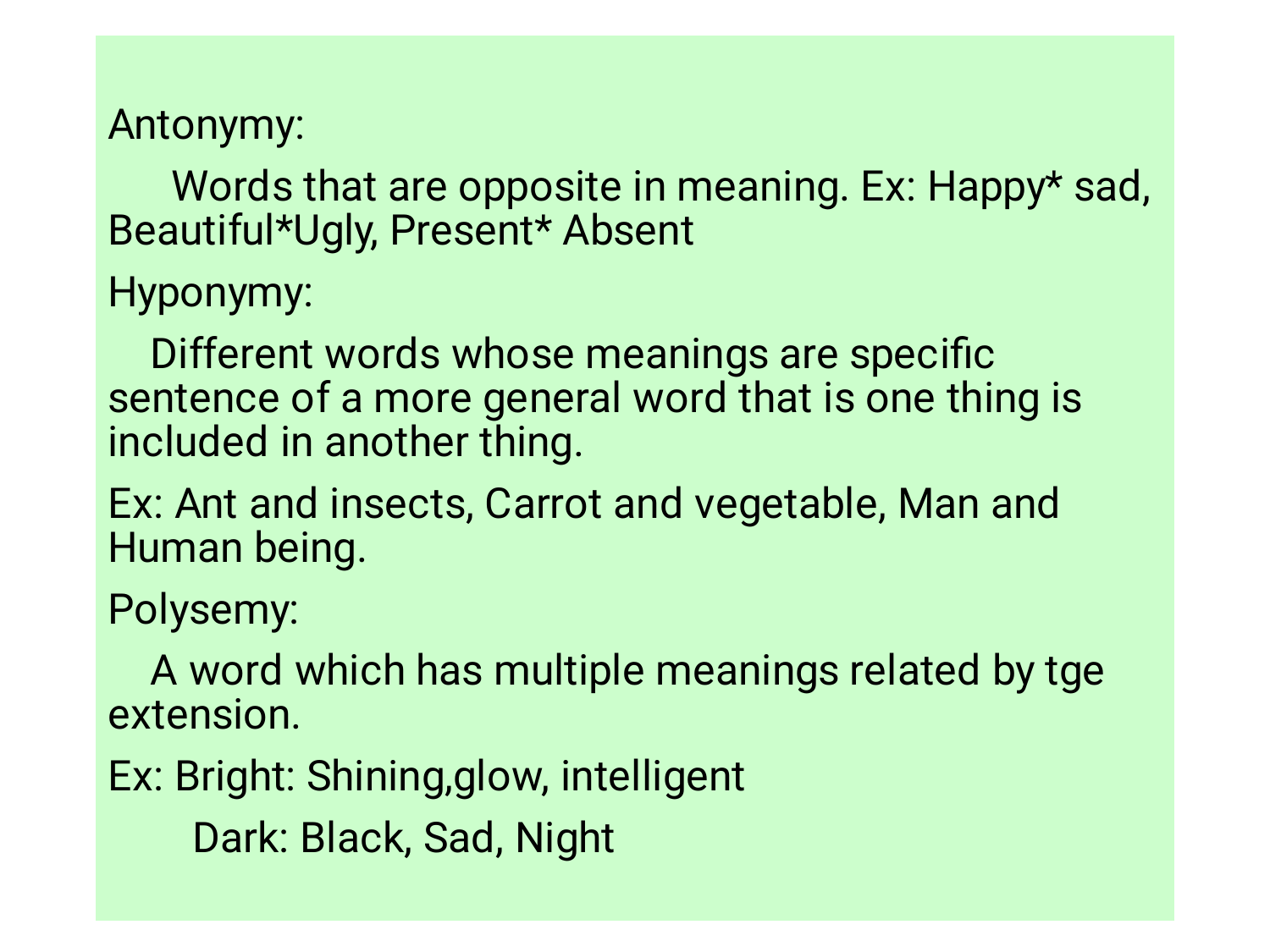### Pragmatics:

It is the study of how language is used and effect of context on language. Pragmatics makes uses of threre major communication skills like using language, changing language and following the rules, using language in context two different purpose like for greeting one uses words like " Hello".

Relationship between semantics and pragmatics:

Semantics and pragmatics are branches of linguistics both of them deal with the study of meaning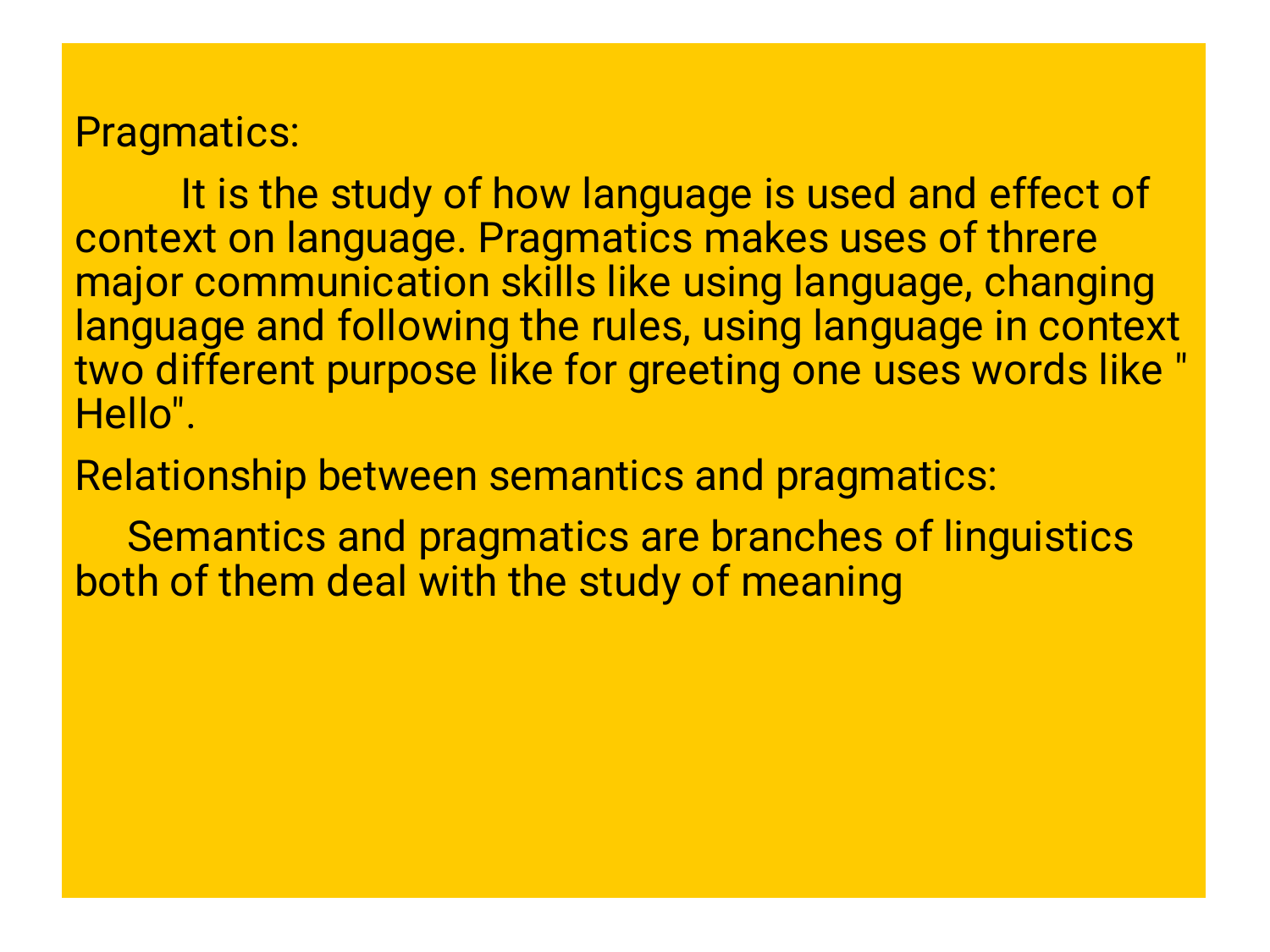# **Semantics**

- It deals with the study of meaning of words without the context
- It covers what expression mean.
- Semantics invites a focus on meaning and truth condition without regard to communication and cintext.

# **Pragmatics**

- It understands the language meaning but keeping the context in mind.
- It covers what speakers mean in using the expression.
- It involves how speaker using language in social interaction, how they do things with words.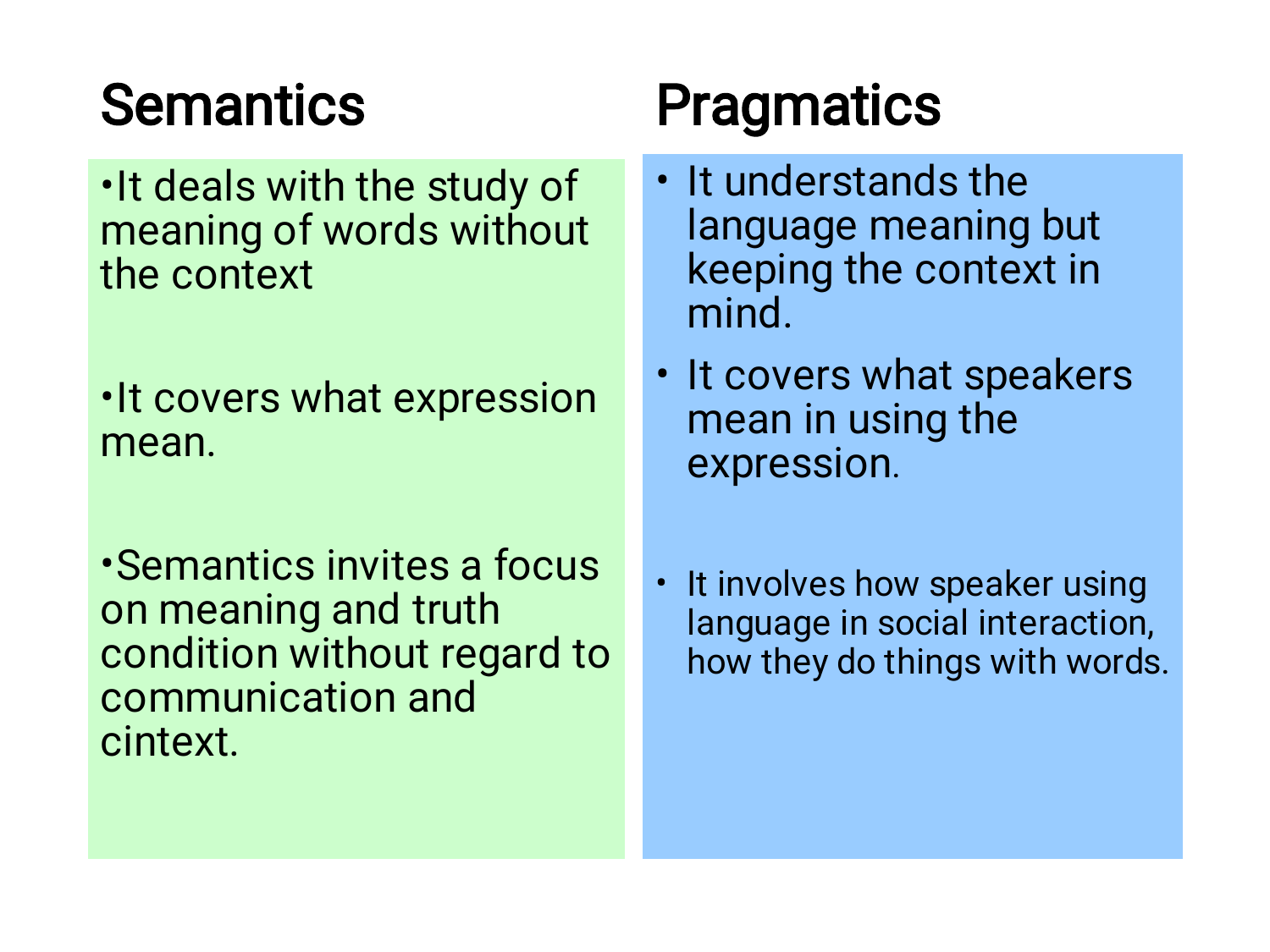Non-Verbal presentation Skills, Public Speaking and Presentation Skills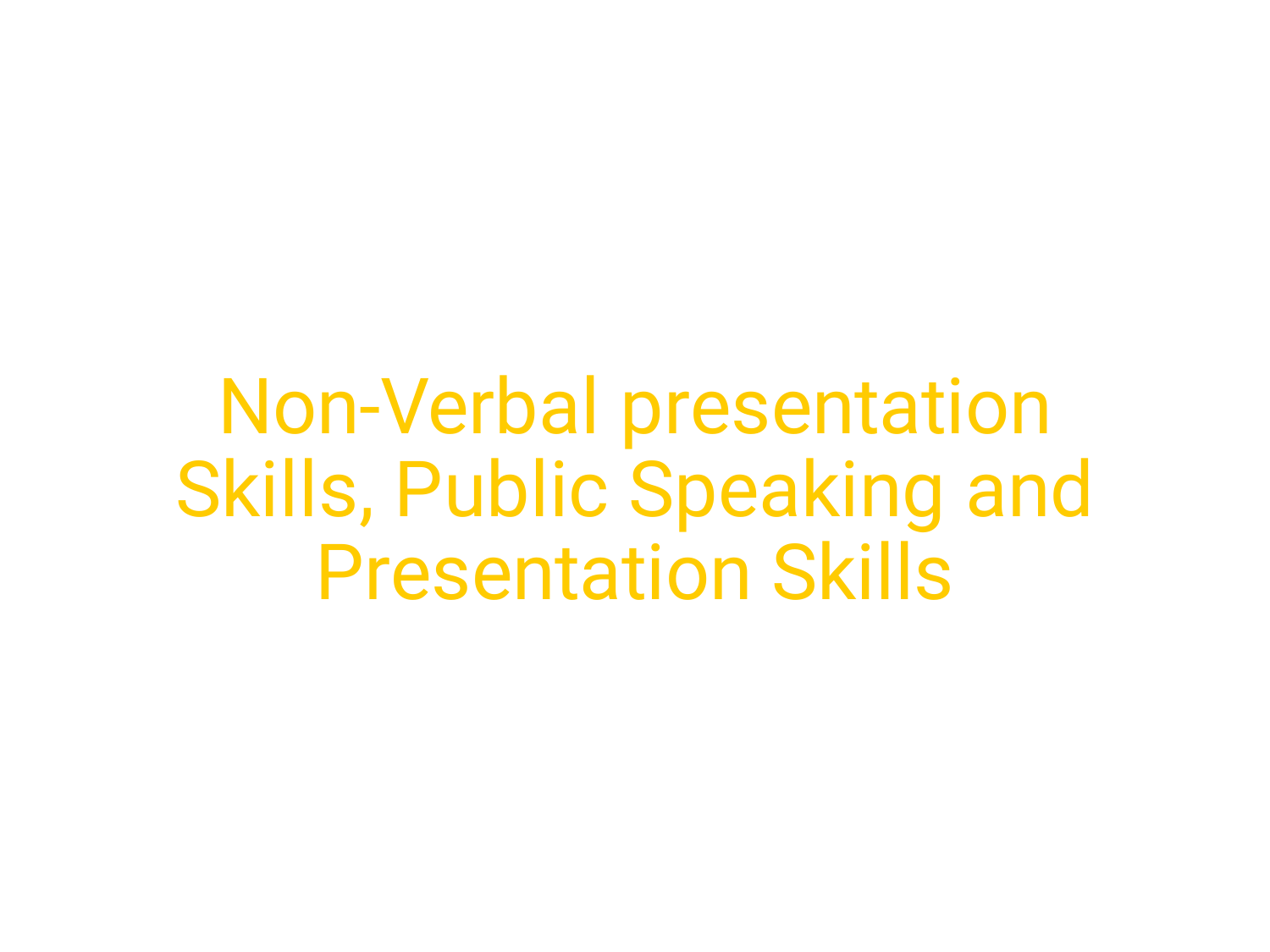#### Non-verbal Communication:

Non-Verbal communication describes the process of shared cues between people, which goes hand-in-hand with public speaking. This can include eye contact,frequency of glances, blink-rate, gestures, facial expressions, postures etc...

Elements of good speech or presentation:

Speeches and presentation are a way of communicating ideas and information to a group. A Good speech has

- Content
- structure
- Introduction
- Body language.
	- Content:

It contains the information that people need. It must account for how much information the audience can observe in one sitting. Great presentation require the pre-planning and research. Gather a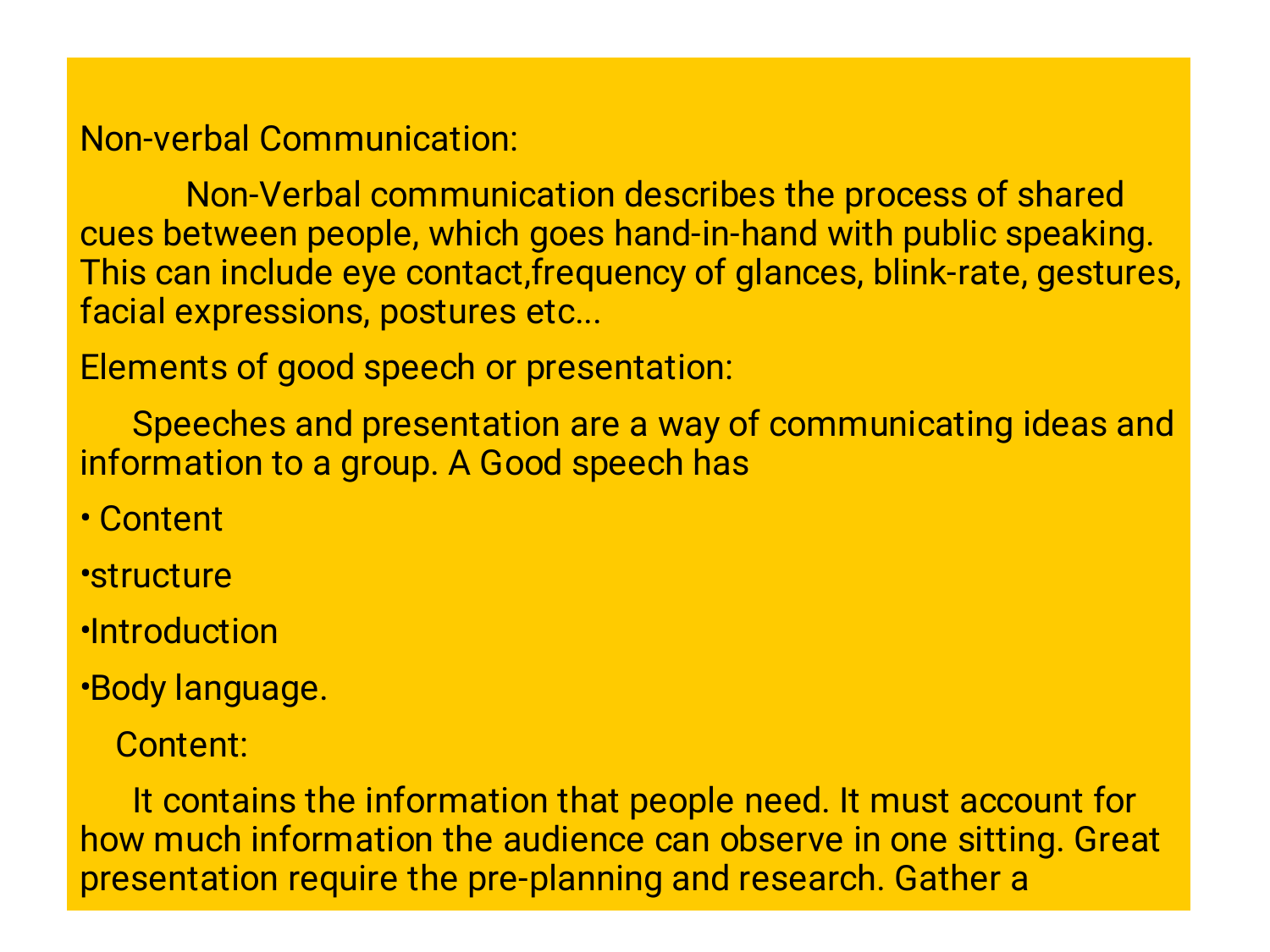material and then organize thr information carefully. These things will greatly increase self-confidence.

Structure:

It has a logical beginning, middle and end. It must be sequence and paced so that the audience can understand it. it remember structure the presentation with a good introduction, body language and powerful conclusion.

Introduction:

It has a few seconds to make that all important first impression. It has about 30 seconds to win the attention, interest and respect of audience, so make a starting words short, interesting, simple but still catchy. An introduction starts to be clear.

Body language:

It is the most important part of the presentation. It is one of thd key elements of good presentation is the body language.

1. Smile appropriately, 2. Relax the Face, 3. Nod of the Expresdions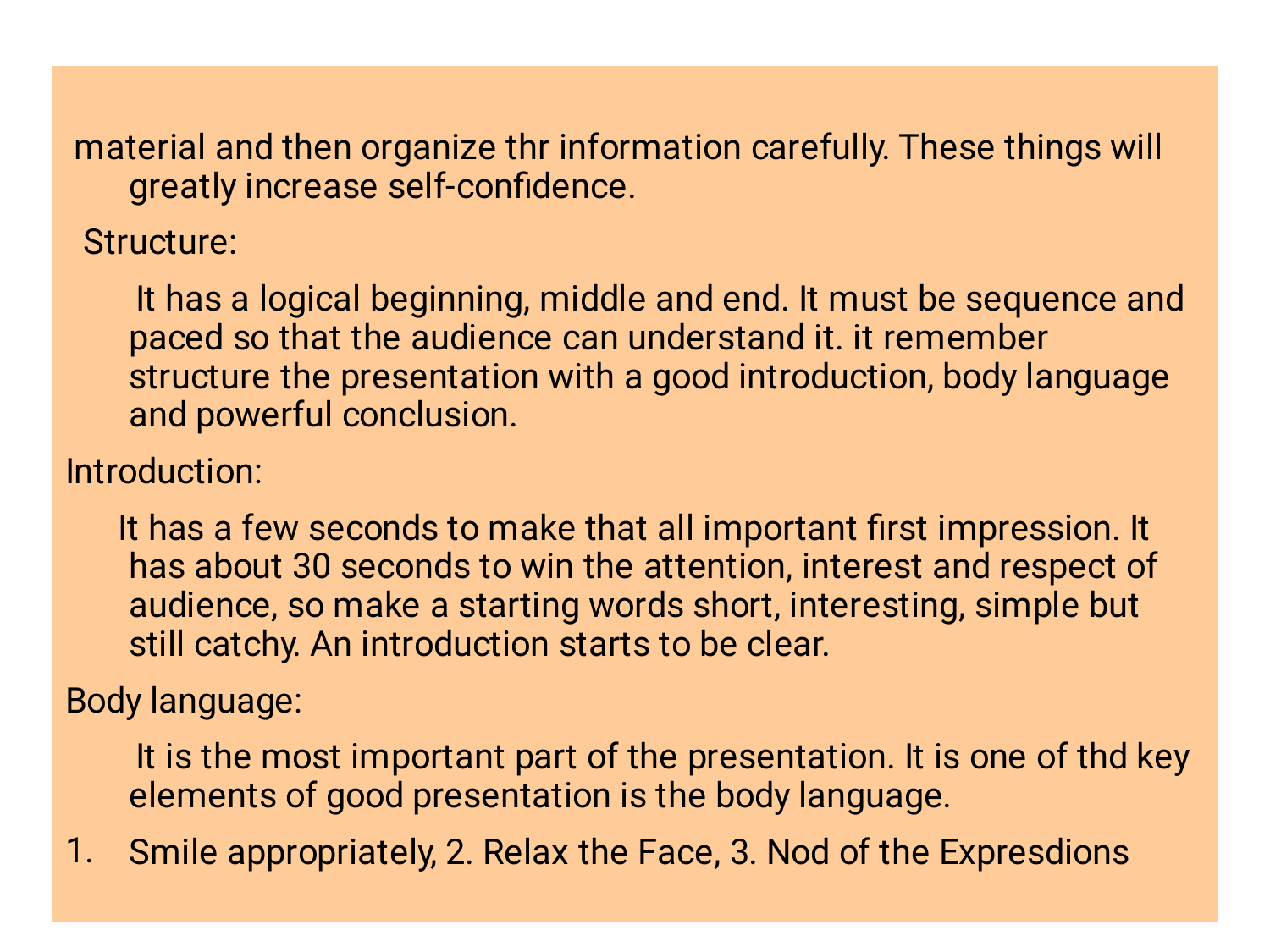#### Conclusion:

After the body comes the closing, it ask for questions, thank the participants for attending. It has the communication between the speaker and audience. It is one of the powerful thinks to the audience.

Steps for presentation or speech:

- Select a topic
- Determine the specific purpose
- Analyse the audience and the occassion
- Find the material to be spoken
- organize the ideas or speech
- practisevthe delivery of speech
- Delivery the presentation or speech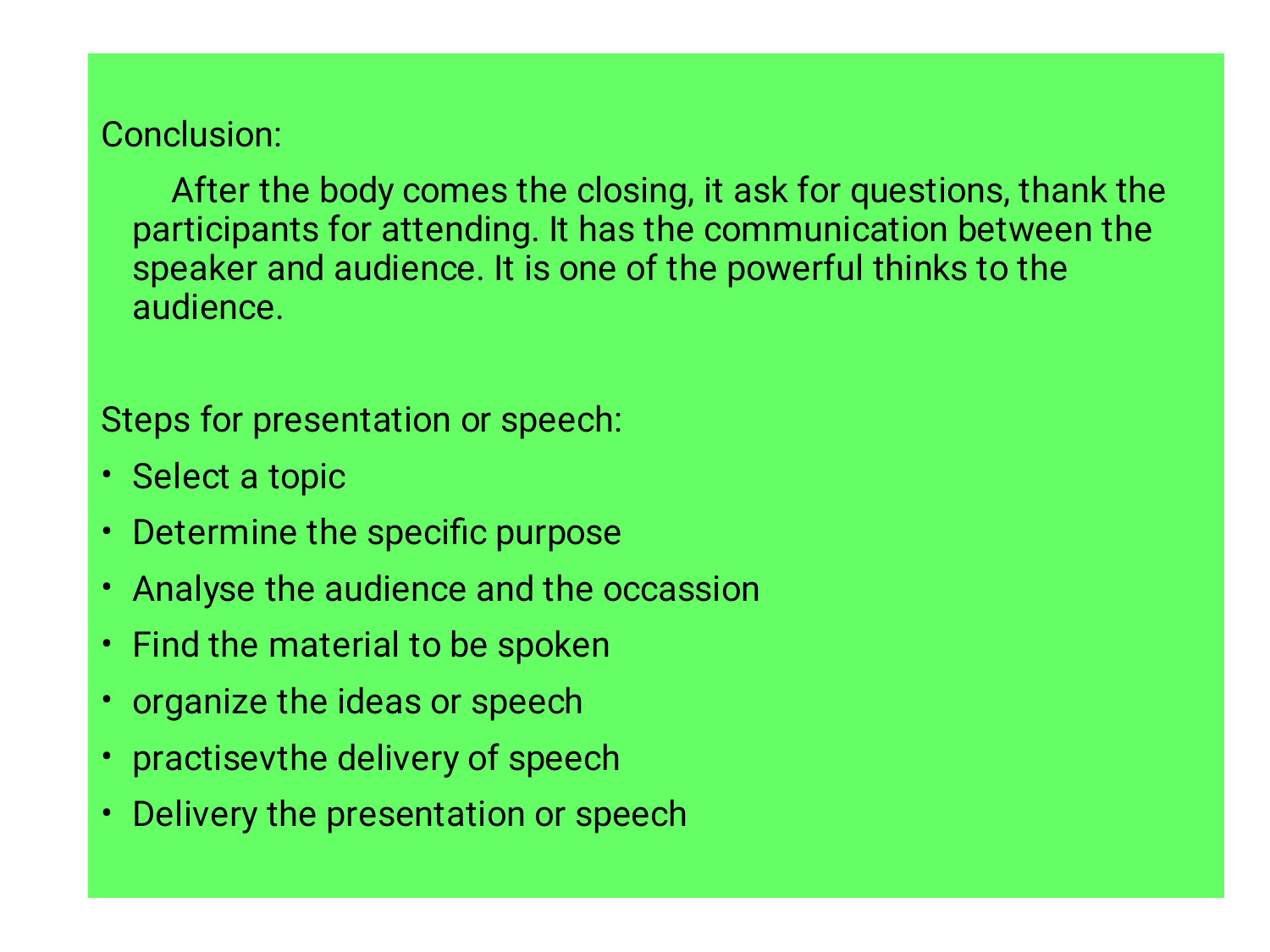### Aspects of Non-verbal communication for effective presentation:

We provide tools and techniques for building awareness of the non-verbal communication factors that impact presentation. Use the following check-list to make a presentation success.

- Facial Expression
- Eye contact
- Movements and gestures
- Posture
	- Facial Expression:

One of the key elements of non-verbal communication is the facial expression.

- $\bullet$ Smile appropriately,
- Relax the face
- Let face add variety
- punctuation to the message
- Nod for emphasise or to show agreement or a positive attitude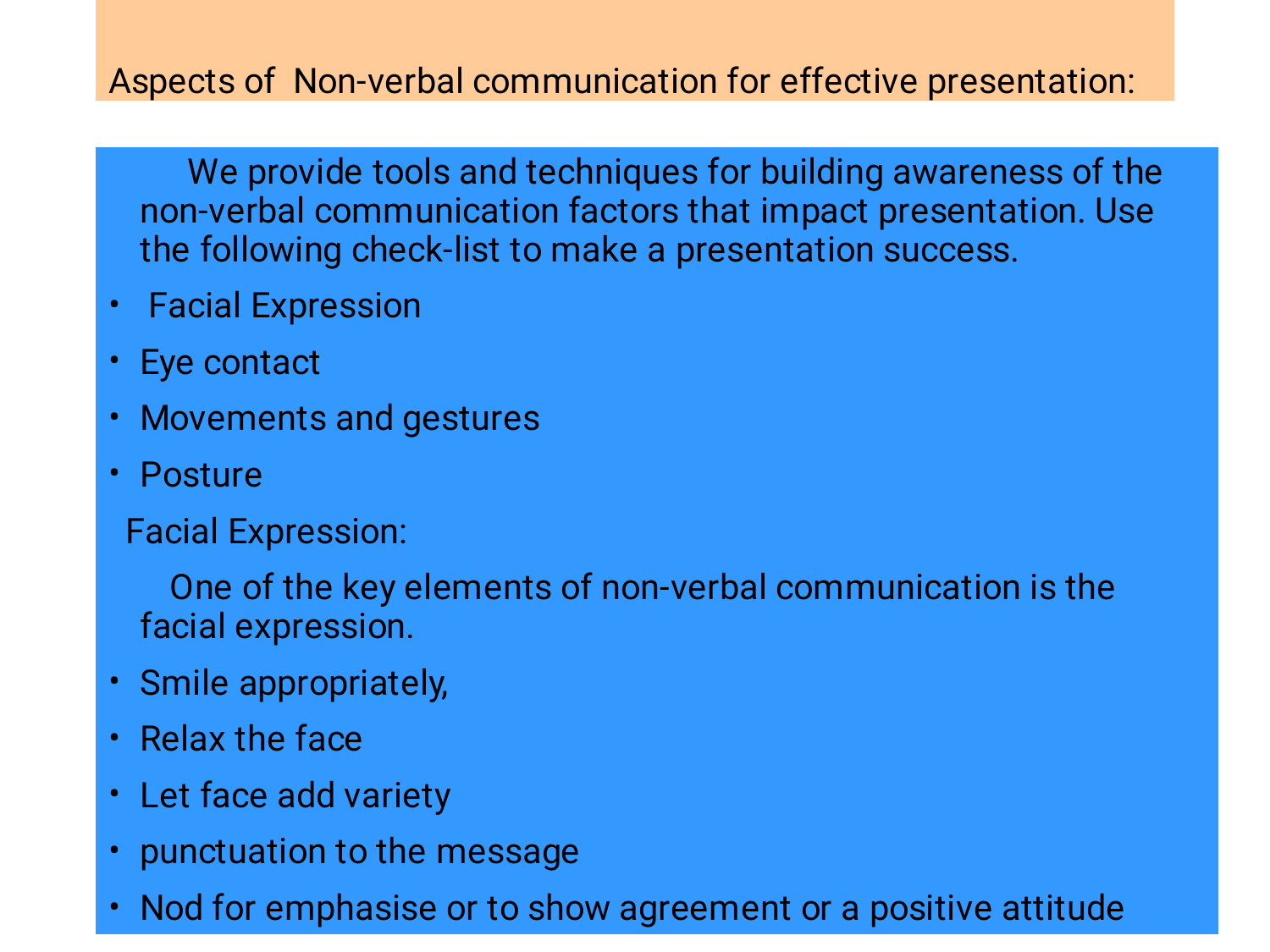Eye contact:

A Necessary component of any successful presentation is eye contact and understanding the right amount of eye contact is a key factor.

- Look at the audience, not for notes, the floor or the ceiling
- Establish Eye contact around the room with various people or sections of the audience.
- Hold eye contact for three to five seconds(3-5) within the listeners.
- Make eye- contact delibrately.

## Movements and gestures:

Non-verbal communication is made up primarily of movements and gestures.

- Face the audience whenever possible, maintain the ipen body language.
- Move with purposefully